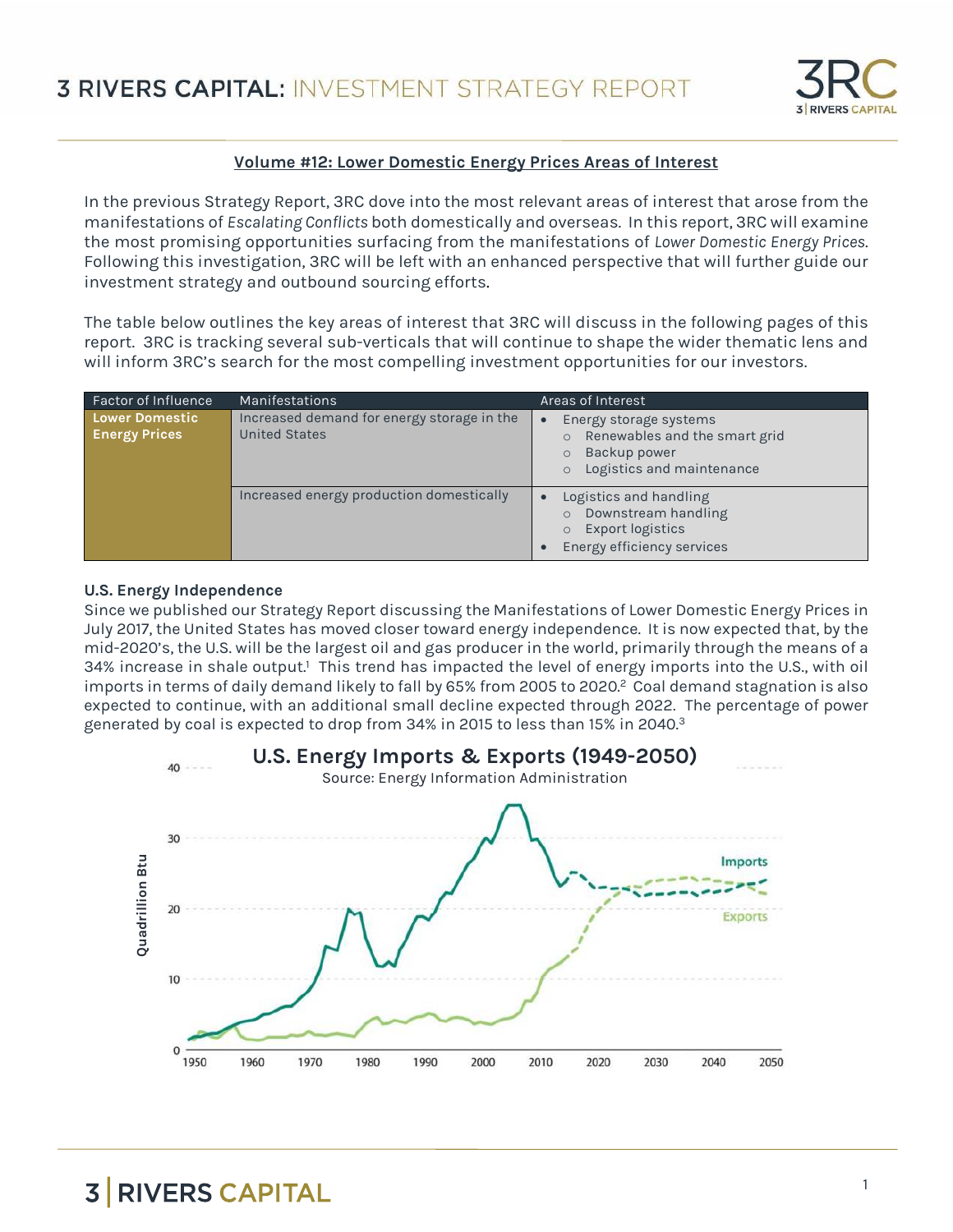

The use of alternative or renewable energy sources continues to increase at a high rate, sharing an inverse relationship with coal. Wind energy produced approximately 6% of total U.S. electricity in 2016 and will likely continue its rapid growth, as a new wind turbine was installed every 2.4 hours in the first quarter of 2017.<sup>4</sup> The demand drivers for wind energy are large U.S. companies, including Home Depot and Microsoft, who prefer wind energy because of its low and stable cost structure.<sup>5</sup> Solar energy has followed a similar trend, with 2017 production dwarfing 2016 numbers as electricity generation from solar increased 47%.<sup>6</sup> As wind and solar costs decrease by 71% and 66% respectively by 2040, the two energy sources will continue to account for a larger portion of the U.S. power mix.

The U.S. currently is the leading producer of natural gas, and is likely to retain that position in the near term as U.S. production is expected to grow at 3% during the next five years. During that timeframe, the U.S. will account for 20% of the world's natural gas production. Unlike wind energy, developing nations are the largest demand driver for natural gas, with global usage increasing by 1.6% annually through 2022.<sup>7</sup> To meet the demands of the developing world, over 50% of the U.S. natural gas produced is expected to be exported in the coming years.

The macroeconomic reversal in energy leads 3RC to the conclusion that the U.S. is becoming increasingly energy independent and accordingly, will require transportation and consumption logistics companies to substantially grow to meet the industry's need to move energy from extraction to consumption sites. Also appealing is the energy storage and stability market, with many smaller companies surfacing that could be strong acquisition targets for 3RC. Finally, the broader trend of companies focusing more on energy efficiency as a mechanism to improve margins has allowed service and maintenance companies to build out a compelling niche. While 3RC has already demonstrated how our expertise in the energy space can lead to outsized returns through investments in PAT Tank and Deep Well Services, we are keenly aware of the shifting trends that have led to a changing investment framework.

#### **Energy Storage & Stability**

In response to the move toward energy independence, demand has grown for better energy storage options. Initially, reduced energy prices caused firms to seek storage solutions as an arbitrage opportunity in anticipation of higher energy prices, though energy storage demand has still increased in light of a projected stable price plateau. This has primarily occurred in the renewable energy market in response to downtime stability for smart grid power, the backup power market to protect bottom-line losses in the case of energy disruption, and the logistics and maintenance services market to create infrastructure that supports the refinement and use of energy sourced and used in the U.S. Each of these three areas are discussed in detail in the following sections with a specific focus on how 3RC plans to capitalize on the opportunities.

Overall, the energy storage market is expected to grow to \$2.5 billion annually by 2020, which is six times the market value in 2015.<sup>8</sup> Tax credits have also been impacting the market by encouraging investments in clean energy sources. A 30% investment tax credit is given to wind and storage projects, while the credit given to solar and storage projects is relative to the percentage of power provided by grid energy. This has been fueling the growth of the clean energy storage market, and the market is expected to be 32% larger than a scenario without a tax incentive in place.<sup>9</sup>

Three of the most difficult challenges facing the energy storage industry are technological improvement, market and regulatory dynamics, and strategic development.<sup>10</sup> Within technological improvement, firms have been addressing the increased focus on expanding the capabilities and heightening the efficiencies of systems. The wide variety of use cases – from grid storage to residential power systems – has made technological improvement an expansive issue. Additionally, ensuring that adequate product-market fit exists is critical in the product development cycle, and gaining regulatory approval and incentives,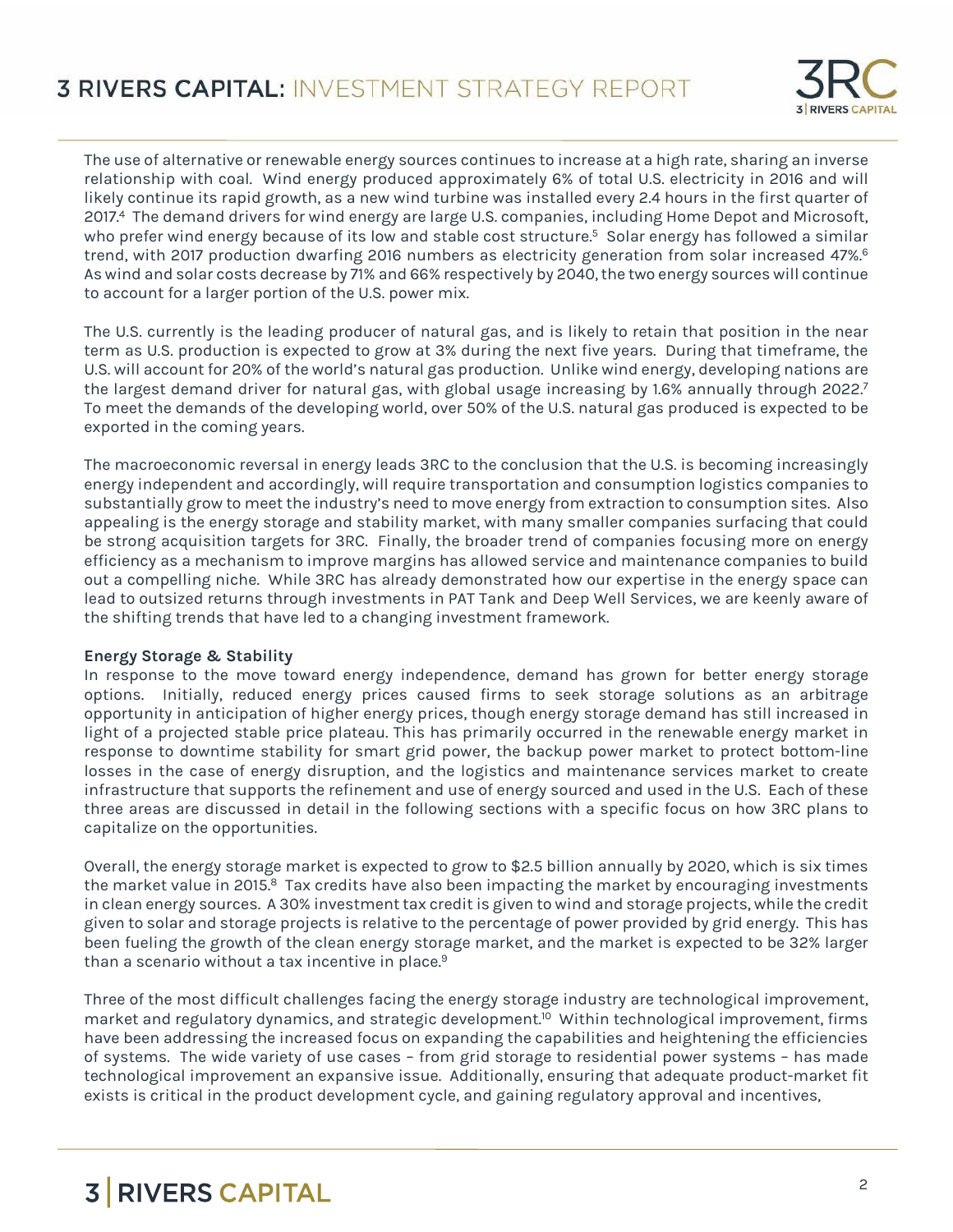

including the investment tax credits mentioned earlier, can be a lengthy process. Finally, the strategic challenge revolves around designing and building systems that are holistic in their approach and limit potential problems.

One company that has utilized energy storage capabilities in an unforeseen application is Wilson Creek Winery. The need to control the temperature of wine during the aging process and massive demand of traditional energy systems led them to seek a more efficient solution. After installing new HVAC systems and new energy storage units, the winery is now saving \$27,000 annually in energy expenses.<sup>11</sup> Additionally, Wilson Creek chose to implement technology in the form of smart controllers that "centralize control of the units, with Wi-Fi built into them, which allows [them] to remotely monitor performance of each unit." While this is a niche application of many new technologies that have been recently developed, it shows the widespread span of potential companies that can take advantage of new solutions. This ultimately leads to a state where energy is utilized in a more efficient manner creating a supply-demand dynamic that will continue to put a ceiling on energy prices.

#### Energy Storage & Stability: Renewables and the Smart Grid:

One of the primary factors supporting the storage market's lofty growth expectations (46% CAGR until 2022), is the increasing prominence of the smart grid.<sup>12</sup> Dr. Mark Jacobson of Stanford University claims that the United States will have to fill the gaps of intermittent power supply provided by a solar and windpowered smart grid by "deploying energy storage at a vast scale." <sup>13</sup> He projects that seven weeks of energy consumption capacity will have to be stored to ensure that the grid can rely on renewables, which contrasts with the 43 minutes that the ten largest storage systems account for currently. The sizeable difference between the reality of current capacity and necessity of future storage capabilities will drive a large amount of growth. What will be constructed as a result are systems that store energy that is produced by renewable sources, often consisting of lithium-ion batteries capable of connecting to renewable energy sources and storing power with greater efficiency.

Falling lithium-ion battery prices have made it possible for lithium batteries to compete with "peakers", or the traditional natural-gas-fired plants.<sup>14</sup> These batteries are critical for renewable adoption, particularly with respect to wind and solar power, as they can store the power that is intermittently generated for use at peak hours. Peaking plants, which fill excess demand when it is highest, burned approximately \$1.1 billion of natural gas in 2016, though this number could increase because of the fact that many large battery construction projects are underway or being approved, most heavily in the Southwest region.<sup>15</sup> Battery projects are becoming more popular due to cost savings – a gas-fired peaking plant costs \$87 per megawatt hour to generate electricity compared to recent solar-plus-storage projects costing just \$36 per megawatt hour.

Adoption is projected to continue at a steady pace for renewable grid storage, with some estimates claiming that 30% of the market will be filled by energy stored in batteries by 2030.<sup>16</sup> While among the wider market the average cost for battery storage is still 35% higher compared to natural gas peakers, the projected cost reduction for batteries by 2024 indicates that their prevalence as an alternative supply for peak demand electricity will increase.<sup>17</sup> Additionally, geographical location is also a factor as batteries are more adept to replace peakers in warmer climates as the demand peaks during the winter in colder climates often last beyond four hours, stretching the capabilities of battery plants. Another ancillary benefit is the fact that those who live nearby these plants will not be subject to the traditional smoke stacks, but rather something similar to "a big-box store [that] is filled with racks and rows of batteries." $^{18}$ 

Notably, the off-grid storage market for renewables may provide excellent opportunities to achieve even higher profitability. On-grid systems generate power only in cases when the utility power grid is accessible and must be connected to the grid.<sup>19</sup> Power that is not used when generated is distributed to the grid and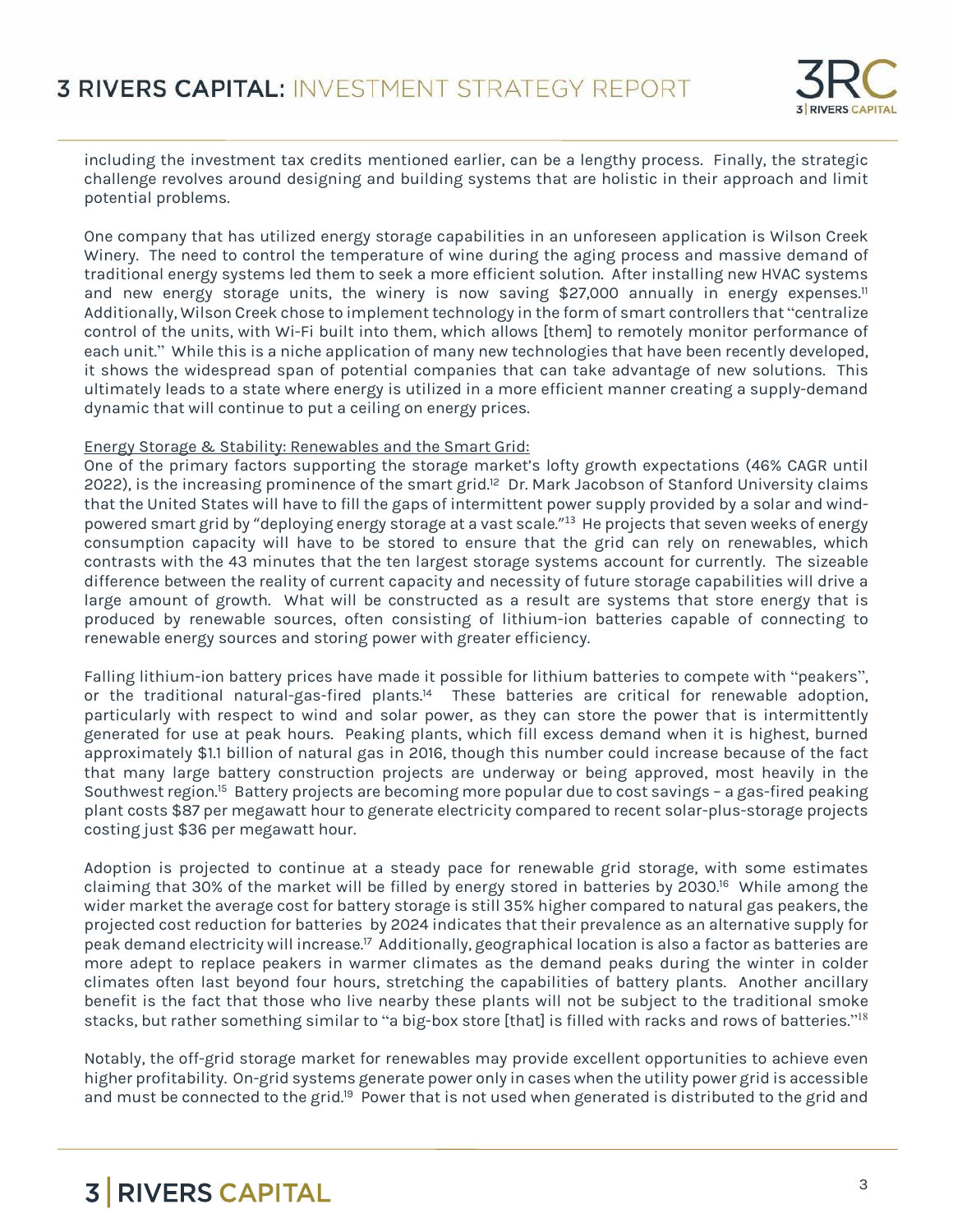

is credited so that it can be utilized later. Off-grid systems, however, provide the ability to store power in batteries so that it can be used when the grid falters or if the power is not connected to the grid. By the end of 2018, the market for integrated solar storage systems will approach \$2.8 billion, with the majority of that coming from smart grid developments. Margins, however, show signs of being larger off the grid due to break-even prices that are up to 300% higher, allowing off-grid storage companies to strategically avoid the competitive bidding for grid-based storage.<sup>20</sup> Overall solar storage demand is expected to reach \$19 billion in 2018, compared to a meager \$200 million in 2012.<sup>21</sup>

One segment that will see an increase in demand is power conversion systems, which are expected to grow at 2.2% through 2022 and reach \$17.3 billion.<sup>22</sup> Approximately 30% of the industry serves the energy storage market by providing products that are used in power storage equipment, primarily via grid technology, residential construction, and back-up energy storage. This market could provide a greenfield opportunity for 3RC as the top three players currently maintain only a 23% market share, indicating that consolidation can be expected in the coming years. Companies that are most able to capitalize on these trends will have connections with key suppliers, access to high-quality inputs, and achieve economies of scale.

New advancements in efficiency will allow companies to separate themselves from their competition via proprietary technology. Smaller companies have arisen in recent years with an emphasis on technological development and advancement, resulting in the average industry-wide EBITDA margin of a meager 5%. But as these developments begin to enter the wider market and companies mature, wider margins will become more prevalent and profitability should steadily increase.

The youthful state of this industry is reflected in its method of fundraising, as its primary source is venture capital. M&A occurs in the production and development vertical, though primarily via larger companies in the space that aim to expand their portfolios and technological moats. In 2017, \$1.5 billion was raised by battery storage, smart grid, and efficiency companies, representing 15% growth over the \$1.3 billion raised in 2016.<sup>23</sup> Markedly, the funding for battery storage firms nearly doubled from \$365 million in 2016 to \$714 million in 2017, with downstream energy storage companies receiving the largest portion at \$68 million.

3RC recognizes the potentially negative implications of speculatively investing in a small company with success predicated on the development of novel technology and has shaped their investment lens with respect to the smart grid and energy storage as a result. Instead, 3RC will investigate the logistics and maintenance components of the industry, as the risk is diversified through the integration of a portfolio of several smaller companies' technological advancements. These areas are further examined in the "Logistics and Maintenance" segment of the report.

#### Energy Storage & Stability: Backup Power:

There are several different forms of backup power available in the market, with backup generators, uninterruptible power supply, and redundancy being three of the primary methods.<sup>24</sup> Backup generators supply power with a fuel-burning engine that creates electricity. The fuel most often used is diesel due to its stability when stored, though gasoline or liquid petroleum generators are also relatively common. Uninterruptible power supply is an electrical mechanism that is directly linked to the power system and provides instantaneous power when a system falters. The power is stored in a flywheel or battery, although commercial applications typically only store a small amount of power that is available as a short-term alternative backup power to supply the system. Redundancy is a term used for systems that spread backup power among multiple different sources to ensure power stability in the case of failure. These redundant systems are most commonly used when any failure in power would be catastrophic, like in a data center.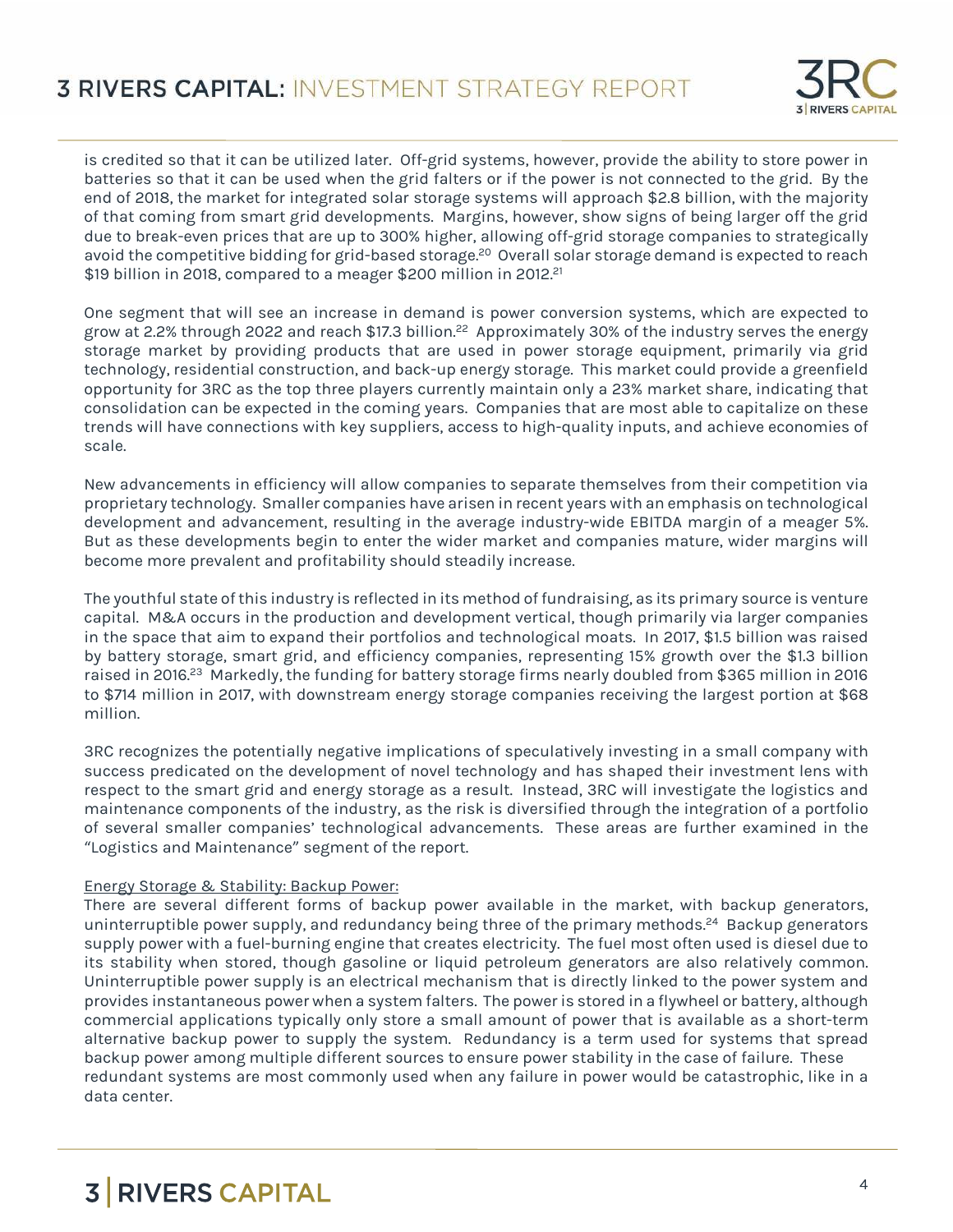### **3 RIVERS CAPITAL: INVESTMENT STRATEGY REPORT**



**Backup Generator Uninterruptible Power Supply**







**Redundancy**



A highly visible case study that shows the importance of a redundant power supply, comes from the Hartsfield-Jackson Atlanta International Airport blackout in December 2017. A fire occurred underground that prevented the delivery of power from the original source as well as the single redundant power supply that was attached to the system. As a result, Delta Air Lines cancelled over 1,400 flights, costing the company millions on the bottom-line.

The blackout, even in the case of a fire, would have been prevented if alternative sources of backup power were present. Nam Paik, VP of sales for TSi Power, which handles production of backup power supply, noted that "major airports should have at least three redundant power systems," that cost several million dollars each.<sup>25</sup> Moreover, the Atlanta airport operates in a similar way as many major power networks, showing how the demand for backup power will not be limited to airports as vulnerability in these systems becomes exposed.

Projections for the wider market show increased demand, with an anticipated growth rate of 5.2% through 2022 with revenue in 2022 of \$1.8 billion.<sup>26</sup> The need to have continuous power without the possibility of an outage is heavily implicated in industries that cannot afford a disruption. Those industries include, airports, data centers, hospitals, financial institutions, governmental entities, and telecommunication firms. The telecommunications industry alone is expected to account for over \$2 billion in annual expenditure on energy storage products and services. 27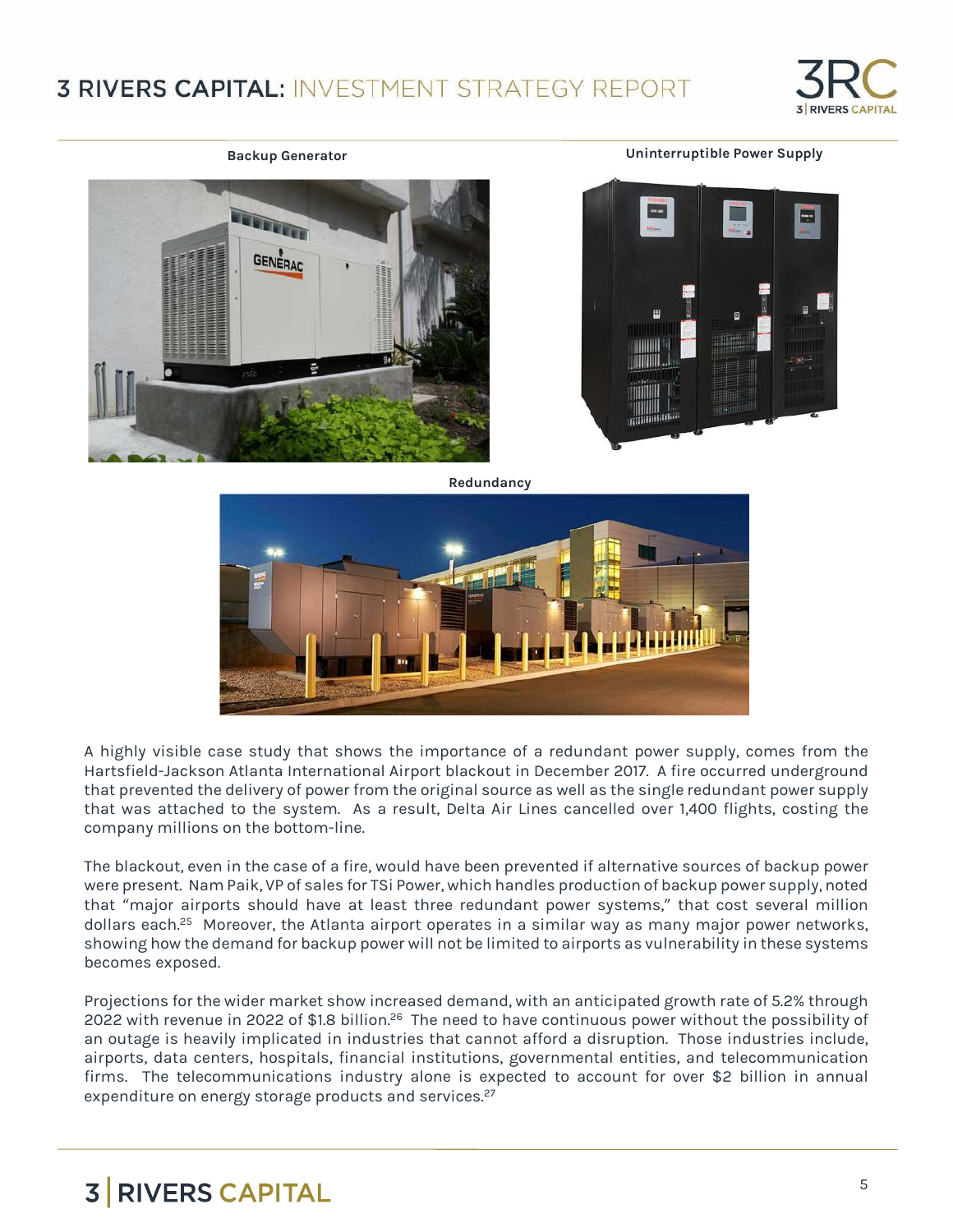

Currently, there are approximately 50 companies in the uninterrupted power supply industry, around 200 battery manufacturers, and an estimated 2,000 that produce ancillary equipment. The diversity in this market will allow 3RC to strategically investigate potential companies during the investment search process and create the opportunity to acquire a platform. With particularly sizeable growth expectations and an array of companies seeking financing, 3RC should discover a range of opportunities and can carefully filter through to find the companies with the most potential. The trends within the backup power market are advantageous and 3RC will continue to closely monitor these trends to ensure that the companies they focus on are exposed in a way that will be beneficial for investment returns.

#### Energy Storage & Stability: Logistics and Maintenance:

While 3RC is intent on maintaining exposure to deal flow from energy storage companies, we believe that the logistics and maintenance verticals necessary to supply energy and maintain equipment may provide equally good returns but with a lower risk profile. 3RC has recognized that this segment offers a unique juxtaposition of strong industry growth and an ability to tangibly impact acquired businesses through increased efficiencies.

One notable factor necessary for success will be the ability to retain a strong, knowledgeable employee base, as approximately "40% of the workforce at America's electric and gas utilities are eligible to retire in the next five years." <sup>28</sup> Additionally, these rates are similar in most industries that require a large amount of infrastructure, including telecommunications, and the battery industry.

Another success factor that could provide a point of differentiation for ambitious firms is the integration of automation and technology. This application could enable service companies that maintain redundant power supply systems to resolve potential problems before they cause outages, saving firms billions in lost profits. The demand for predictive maintenance should be well-received, as in 2016 there were 3,879 outages impacting 17.9 million people in the United States. In addition to residential outages, roughly 90% of large organizations experienced one or more outages, costing them more than \$26.5 billion in lost productivity.<sup>29</sup> For every minute that a power outage occurs, firms occur a \$9,000 downtime cost.



#### **Total Power Outages & People Affected**

In addition to preventing power outages, companies can receive advantageous credit ratings. The sophisticated and complicated web of technology combined with outside infrastructure is prone to consistency problems. Predictive or improved maintenance would lower both the frequency and magnitude of problems that arise. Michael Wilkins from Standard & Poor's notes that they are likely to initially give high-risk scores to energy storage projects "until a track record of operational stability is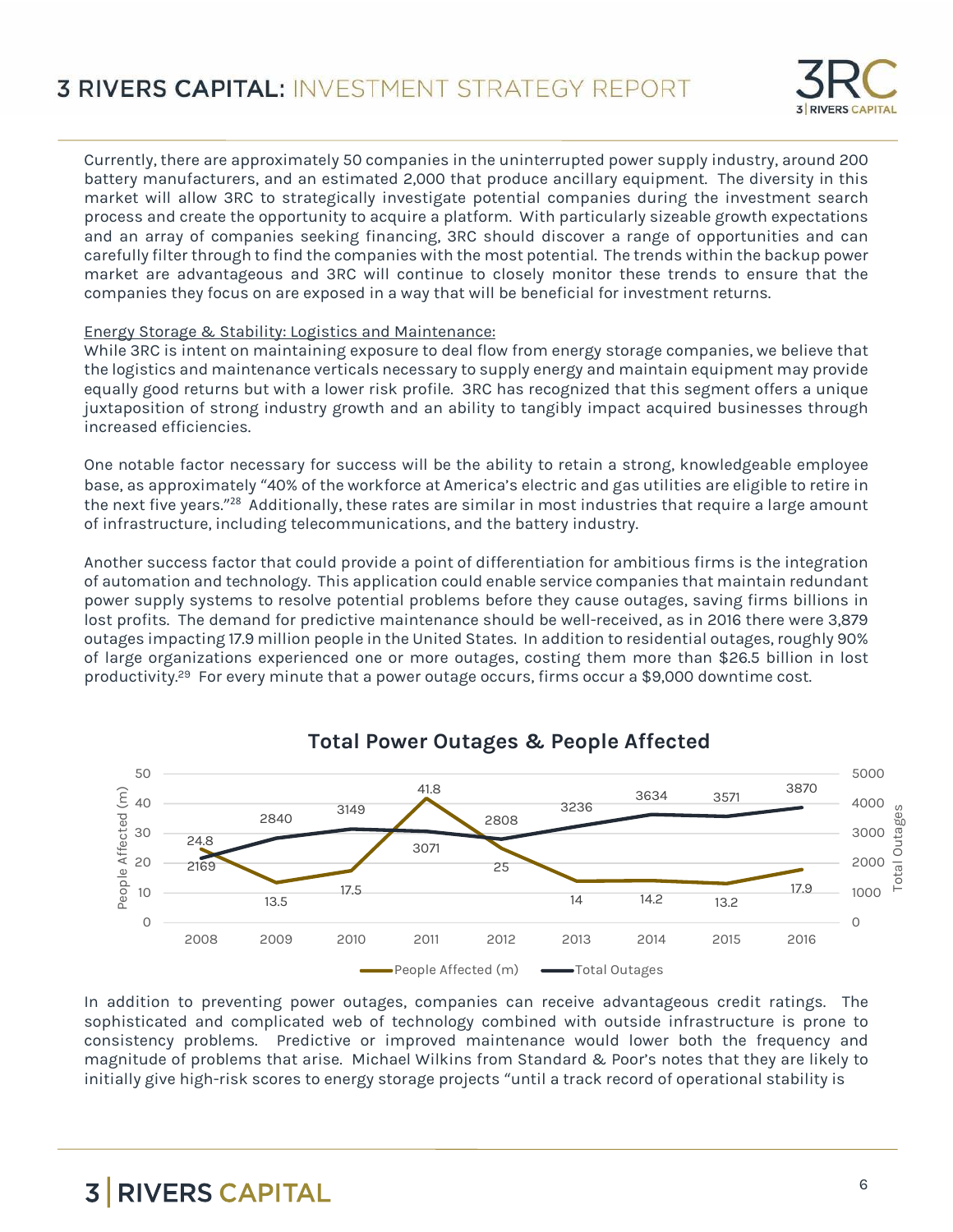

established."<sup>30</sup> Maintenance service companies with the correct technology in place can shorten the timeline to recognition of lower risk scores for their customers.

Additionally, the ability to build relationships with suppliers is a success factor for these firms. By partnering with the developers of key technologies, service-based firms will not only diversify away their exposure to potential failures in development and mitigate risk, but will also be able to choose from a broad portfolio of options when installing and maintaining systems, ensuring that their customers receive the most optimal solutions.

One issue that arises within the energy storage market is the large upfront capital expenditure to install an energy storage solution. As a result, the payback period for these systems is rather extensive, making the reliability and durability of systems essential. To mitigate downtime risks firms have and will invest in preventive maintenance contracts to assure systems are able to be utilized at all times.



**Select M&A Transactions - Energy Storage** 

#### **Changing Energy Sources**

In the first quarter of 2017, renewable energy sources accounted for 19.4% of total electricity generation, which was beyond the most ambitious projections of various firms.<sup>31</sup> The rise to this rate is not indicative of a plateau, as wind and solar energy costs are projected to fall by 71% and 66% respectively by 2040. Solar energy is already comparable in price to coal in the United States, and the additional expected cost efficiencies should propel the use of solar going forward.

Even oil companies are participating in this trend through unique M&A transactions in the past months. In December 2017, BP announced that it would acquire a portion of Lightsource for \$200 million, which focuses on solar power development.<sup>32</sup> Companies like BP have recognized that there is a 7-10% return on capital invested for renewable energy projects, making these acquisitions beneficial in both the short and long-term.<sup>33</sup> Moreover, BP's strategy parallels that of 3RC, as Lightsource primarily operates on the installation and management side instead of new technology development.

Initially, natural gas development appeared to be a promising investment area for 3RC, though the market sentiment appears to be changing. Many companies that provide the construction services for natural gas projects recognize that the market is oversupplied and that many of the "planned projects are falling by the wayside."<sup>34</sup> As a result, these firms are shifting to provide services to renewable-energy projects, as that market is significantly less saturated and provides room for top-line growth and margin enhancement. The volatility of the market being directly tied to the price at which gas is produced has made us cautious about entering the market unless the company is creating significant disruption or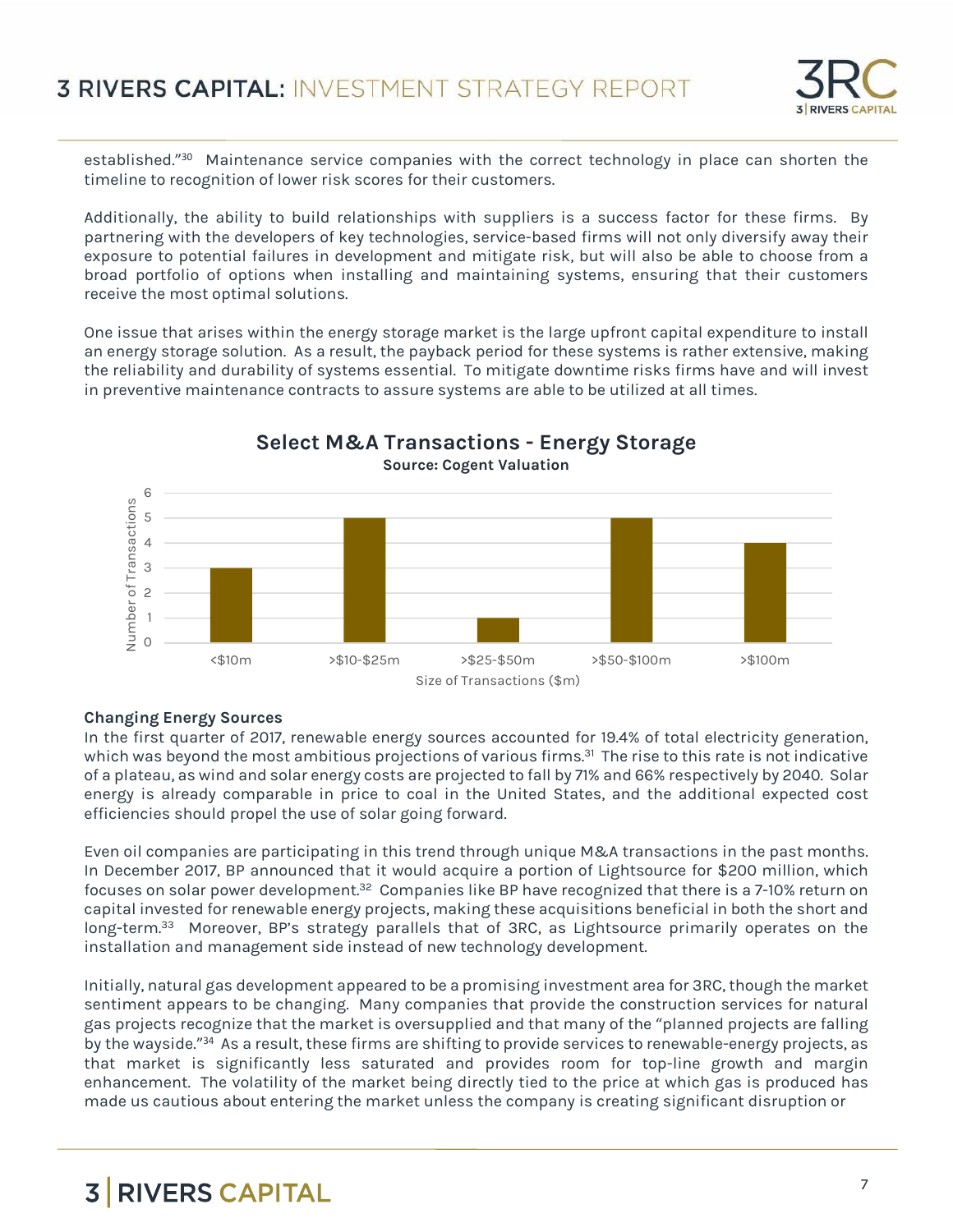

value-add. 3RC capitalized on the front end of the shale boom trend by investing in Deep Well Services, a company performing a unique service in the marketplace. The market has changed since that investment, however, and 3RC is evaluating these trends to identify investment opportunities with lower downside risk but similar upside potential as Deep Well.

Falling oil prices have impacted oilfield service companies, who are now forced to change their business strategy to emphasize flexibility in their operations and offerings.<sup>35</sup> As the market prices have softened, operators have turned to cost reduction, leading to smaller margins for service companies. The companies that survive the downturn in oil prices and grow throughout the process are the companies that can provide niche and adaptable services. Energy storage companies are one such example given where we believe the market is headed. If every building required underground storage to meet its backup power needs, then the firms that provided those services would experience massive growth. Companies exposed to these positive trends are able to offer strong value-add to their customers and are experiencing growing demand. These are the companies 3RC plans to target.



Falling margins have impacted the M&A market for oilfield service companies, reducing overall transaction count. The extremely fragmented industry marked by firms pursuing new service opportunities to recapture lost revenue has made it difficult to strategically pursue acquisitions in the space. 3RC will focus on companies that have a strategic advantage or service offering that will enable them to not only grow during the market's adjustment to low oil prices, but also position themselves as strong acquisition targets for larger oilfield service players once credit conditions materially improve. Many of these opportunities will "be specialty plays around technology, geography, and innovative service offerings," that differentiate themselves via the product life cycle, region and resource emphasis, and customers they serve.<sup>36</sup> 3RC has incorporated this concept, as well as a focus on companies that provide unique value-added products and services, in their search process for the most impactful investment candidates.

#### Changing Energy Sources: Logistics & Handling:

In recent years, OPEC has placed significant price pressure on energy prices by flooding the market with production. Particularly during 2016, when OPEC hypothesized that the substantial production increase would reduce worldwide energy prices and thereby negatively affect the U.S. energy producer's ability to compete. Despite its attempts, OPEC's plan may have backfired as the U.S. hydraulic fracking industry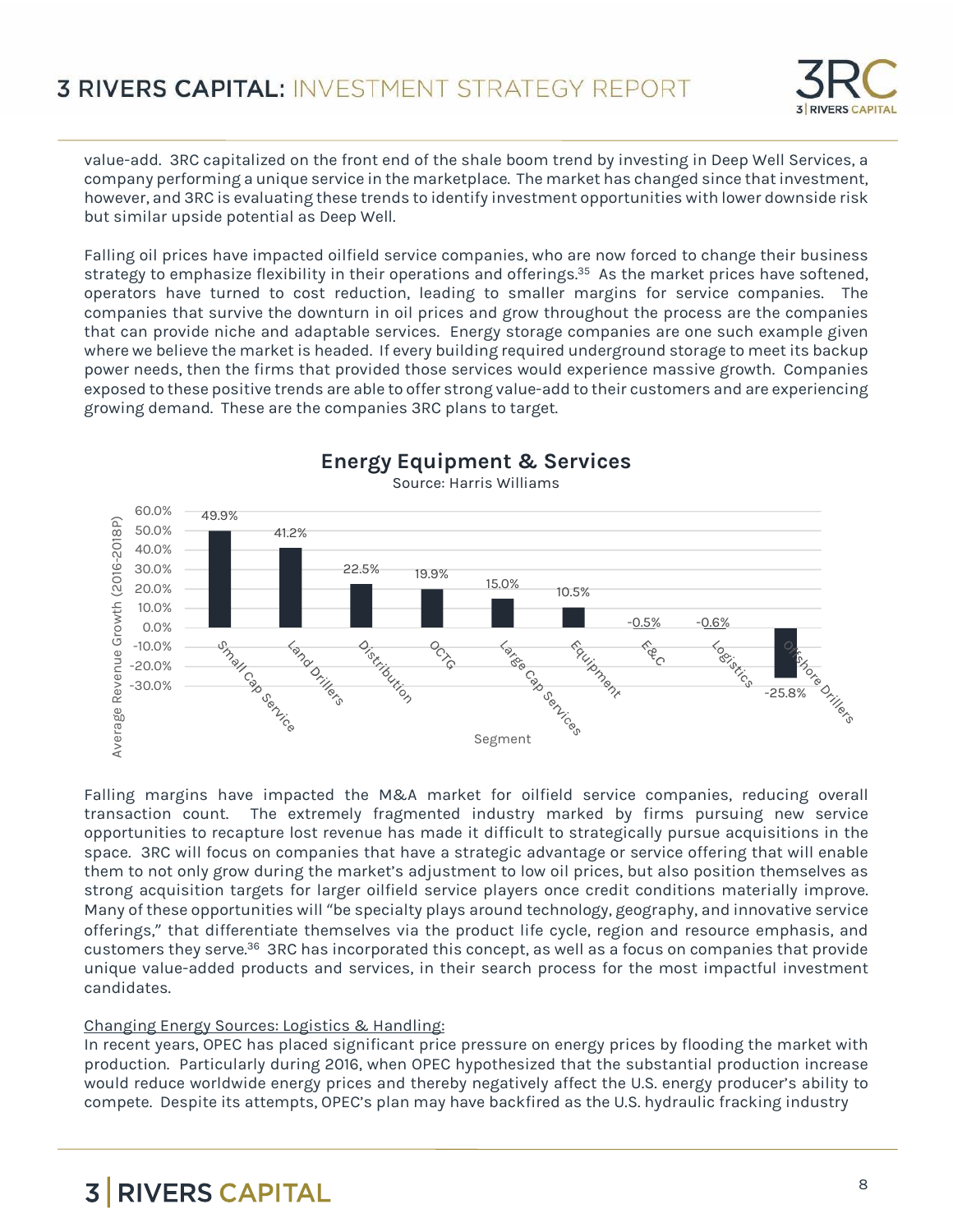

responded by increasing efficiency, with companies like ExxonMobil and Royal Dutch Shell investing \$20 billion into fracking technology.<sup>37</sup> This led to a steep fall in the average break-even price for fracking to roughly \$40 per barrel overall.<sup>38</sup> While total rig count decreased in specific regions by up to 64%, the total production decline was only 8%.

Continued research and development will allow energy producers to continue being profitable at lower price levels. Moreover, as production becomes more efficient, supply should increase and cap the price that might otherwise be reached. Additionally, the efficiency gains will allow the U.S. to continue exporting energy products even at lower prices, creating an opportunity for the companies that support the export process.

#### *Downstream Handling:*

The outlook for the downstream handling market is mixed, with certain sub-segments of the industry having more favorable projections than others. In general, capital expenditures are expected to continue to stabilize but maintenance expenditures will account for a larger portion of Capex, increasing up to 50%. Despite this, one area where companies will invest in new assets is transmission infrastructure, as it will start to open "regional bottlenecks" between saturated and demand-heavy markets.<sup>39</sup> Publicly-traded valuations in this segment are slightly higher than 3RC prefers, though the lower end of the market tends to transact at lower multiples. In the third quarter of 2017, "transmission and distribution assets traded at a two-year forward EV/EBITDA ratio of 9.6x," which is within their historical range.<sup>40</sup> While this multiple is rather rich, and beyond the level at which 3RC would expect to acquire a company, these metrics are for public companies that generally will trade at a higher multiple than private companies within the \$3-10 million EBITDA range that 3RC considers. In turn, this higher multiple creates an opportunity as 3RC can purchase smaller companies in this industry, remove inefficiencies in the segment while growing the business, and sell these companies at a higher multiple.

Many companies that operate in the energy handling industry are emphasizing gas-oriented long-haul pipes which help reallocate energy to different regions. Lower margins in the downstream industry have led to more maintenance projects for service companies, specifically "continuing the re-fitting process [moving] away from imported heavy sour crude slates and toward light sweet domestic crude," alongside "compliance with new EPA gasoline guidelines." <sup>41</sup> Additionally, producers will be investing less in intraplay assets. In 3RC's' search for viable investment opportunities in this space, specific emphasis will be placed on service companies that can handle a wide variety of flexible projects.

Due to the increased need for transmission infrastructure, companies that produce and install this infrastructure will stand out to 3RC. Notably, the production of these assets is shifting toward the United States and away from foreign companies, primarily due to oil prices, geographic location, and improvements in manufacturing which has provided increased speed of delivery. Additionally, tariffs by the United States have raised prices for foreign steel products that are fed into downstream infrastructure, allowing manufacturers in the United States to put pressure on imports which "make up about 70% of the U.S. well-pipe market."<sup>42</sup> Steel shipments in the U.S were up 5% through October 2017, highlighting this trend.<sup>43</sup> While 3RC is not speculating on the direction of United States tariff policy, we recognize that the shift to domestic producers will make these companies strong acquisition targets.

#### *Export Logistics:*

As the United States grows its energy production energy exports should also increase. This has already happened with natural gas. As the United States' natural gas production skyrocketed through 2017, shipments to Mexico grew 13%, increasing up to 2.2 billion cubic feet daily.<sup>44</sup> Total exports should continue to rise, with many producers expected to increase supply of natural gas to meet rising demand for cheap energy both domestically, via the power sector, and abroad, through exports.<sup>45</sup>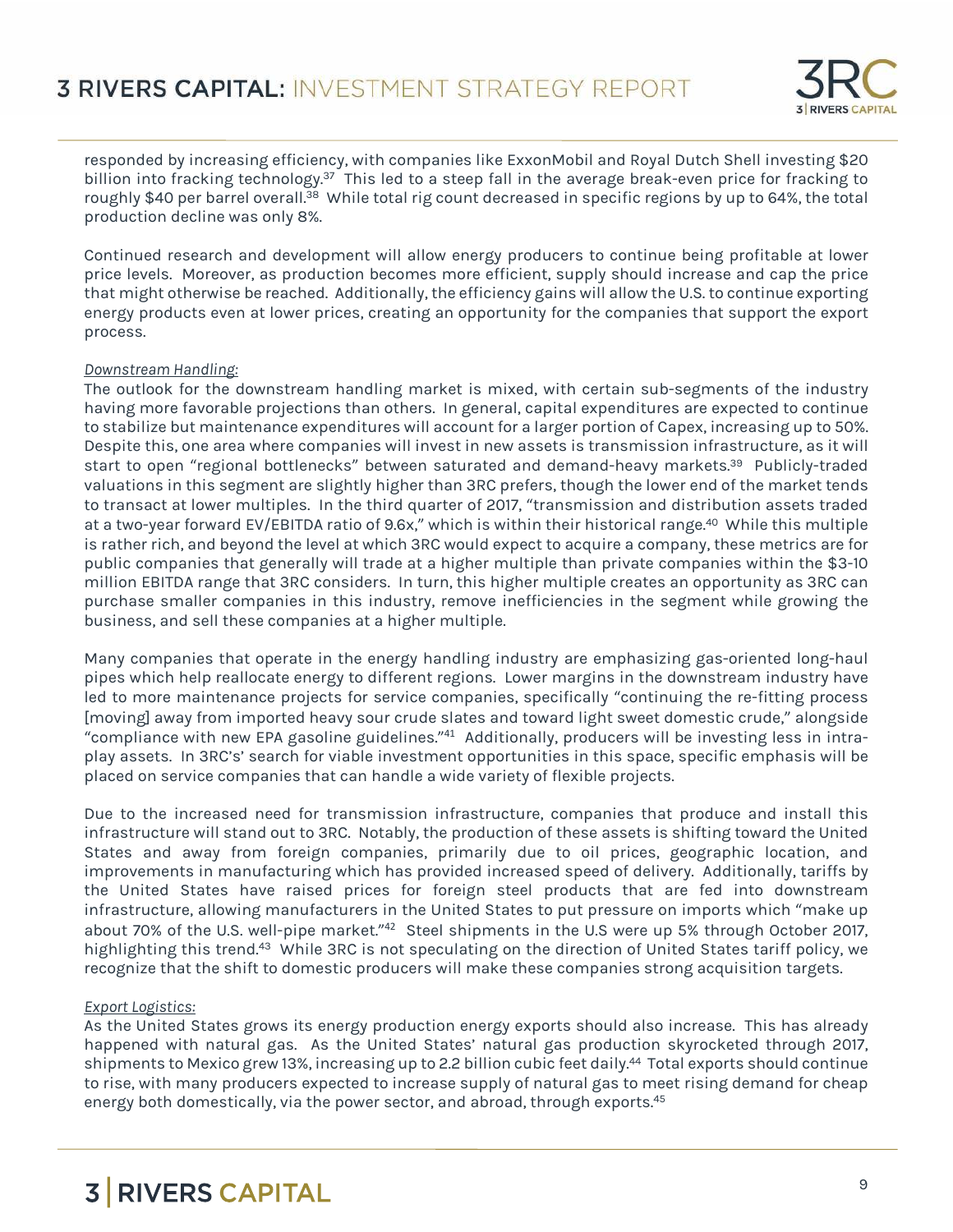

Pipeline infrastructure is also seeing a boost due to increased exports, particularly to Mexico as the United States helps Mexico "turn to cleaner-burning natural gas for its electricity generation." <sup>46</sup> Moreover, the quantity and quality of refineries in the United States for oil has drawn Canada and Mexico toward those services, requiring additional pipeline and transportation infrastructure. A key success factor in this segment is ensuring that the refineries, pipeline producers, and services companies that 3RC examines have a strategic geographic advantage that allows for a cost-effective and flexible relationship with various parties.

Within many geographies, refineries are located near the tankers that will eventually ship the oil to their end markets. Trucks that transport oil from the production site to the refineries, and then from the refineries to the tankers, fill a critical piece in logistics.<sup>47</sup> These shipping companies are strained from the increased demand and 3RC will take a close look at opportunities within the export transportation space. It is important to note that 3RC will avoid investing in trucking companies directly due to their high capital expenditure requirements, although other firms like the tank producers and servicers appear to be attractive. Additionally, the companies that retrofit, manufacture, or implement any specialized components that need to be placed on the trailers should be able to capitalize on this growth without the burden of large capital expenditures. While many companies that 3RC considers may own a small number of trucks, investments will not be placed in firms that are solely trucking.

As the export market continues to grow, the infrastructure supporting energy shipment will need to expand. Tangential support infrastructure, including pipelines, docks, and port services have all now been strained due to the heavy demand for U.S. energy exports. Carlin Conner, CEO of export operator SemGroup, notes that "there aren't very many terminals with the needed pipeline capabilities, tank farm capacity, and proper docks to load the ships . . . adding this is expensive and not done easily." Companies capable of constructing and servicing these projects will be notable to 3RC.<sup>48</sup> This tangential support infrastructure is critical to 3RC's investment thesis moving forward. While 3RC will not invest in companies that build pipes, they will be monitoring the companies that install and service those pipes. Logistical support services around ports, docks, and other logistical bottlenecks are areas that are bright for investment.

#### Changing Energy Sources: Energy Efficiency Services:

Large corporations in the U.S. have shifted to increase their focus on energy efficiency as they have recognized the major cost saving potential of updating their own energy infrastructure. General Mills, a large cereal and snack food manufacturer, initially began their implementation of an energy efficiency program in 2005. They implemented a sub-metering system, which monitors energy expenditure from individual equipment and processes in the plant, giving plant operators "extensive visibility into the energy-use situation at the plant."<sup>49</sup> The positive benefits are exemplified by one of General Mills' plants in Georgia, where energy expenditures were reduced "from \$13 million to \$7.5 million over a 4-year period." Through the entire company, notably, the energy efficiency program decreased "energy use per ton of product" by 10% even while shifting "the product mix toward more energy-intensive products," meaning that General Mills was able to reduce energy consumption while its operations suggest that it should have been increasing. The benefits of energy efficiency programs are substantial and 3RC will focus on companies that are able to implement these changes.

The energy efficiency services industry is composed of companies that offer sustainability services, asset management, customer engagement, analytics, and performance financing. Growth in the past few years has been driven by government incentives for firms that employ energy efficiency service companies and implement unique energy solutions.<sup>50</sup> The market, specifically within commercial and industrial customers, is expected to achieve a level of \$220 billion in the next ten years.51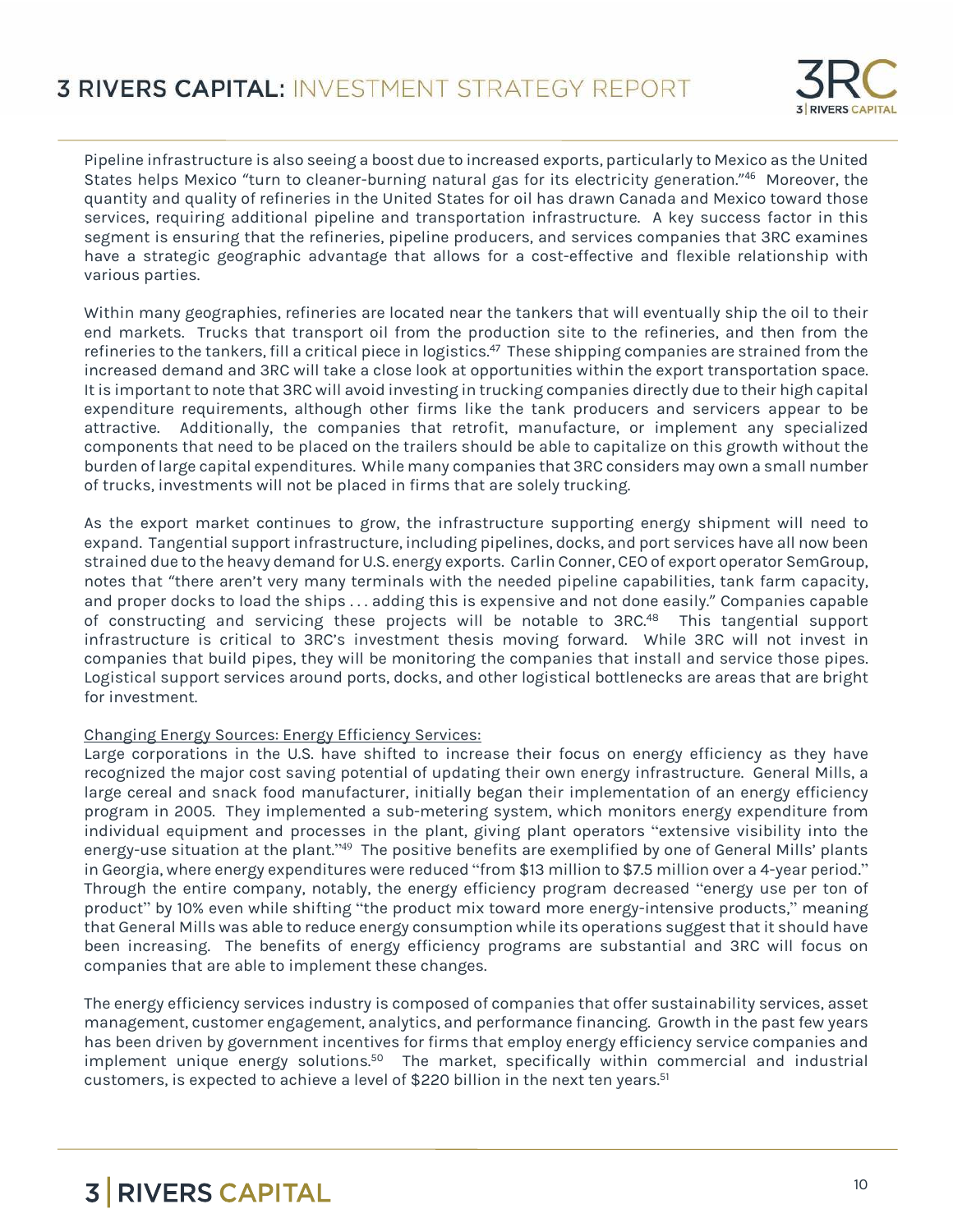

Within this market, gross profit margins average 30% but oscillate between 10% and 50%. This signals to 3RC that there is a strong ability to differentiate within the competitive market through the services offered and data gathered. Valuations appear high initially, as public companies currently trade at 15x EBITDA, though M&A transactions for smaller companies have less ambitious multiples.<sup>52</sup>

Many third-party vendors, utility services companies, and niche businesses operate in the space that focus on specific sub-segments of the energy management landscape. Notably, when the market "matures, it is expected to give rise to the outsourcing of energy portfolios and turnkey vendors equipped with a comprehensive set of technical, financing, and deployment model options." 53

One of these areas is time-of-use shifting, which creates significant value to residential and commercial customers by lowering overall cost of energy use through optimization of demand and sources. In fact, "solar-plus-storage systems can provide electricity bill savings of over 20% to a typical commercial endcustomer," amounting to a significant cost-reduction initiative.<sup>54</sup> Companies that provide these services by maintaining facilities, supplying inputs, and performing analytics, will be of interest to 3RC due to the strong moat they have created.

One example of this application is Burton D. Morgan Hall, a building that sits within Ohio's Denison University. Although it was originally built in 2003, the university decided to invest "\$108,000 to install new sensor-controlled heating and cooling systems and energy efficient lighting throughout the facility." 55 Following this investment, the university has saved approximately \$28,000 each year, making the payback period less than four years. Similar improvements throughout the United States have the potential to save companies over \$1 trillion throughout the next ten years while shrinking greenhouse gas emissions by 10%.<sup>56</sup> The cost savings, as illustrated in this case study, are noteworthy and create an opportunity for companies that provide retrofitting services.

A company that has taken advantage of the analytics trend is Pioneer Power Solutions, Inc., which is a publicly-traded manufacturer and service provider of "specialty electrical transmission, distribution, and on-site power generation equipment for applications in the utility, industrial, commercial and backup power markets."<sup>57</sup> One of their unique service offerings is a "proprietary real-time remote monitoring, metering, and control system for onsite power sources and associated equipment." <sup>58</sup> As a result of this, Pioneer has been able to expand into the asset management side while also improving their own operations via automated inventory tracking and reporting services. Most notably, Pioneer claims that this part of their business was the success factor that has allowed them to differentiate themselves and win contracts over other companies that have not placed an emphasis on technology, leading to higher margins and stronger revenue growth as well.

While companies like Pioneer have shown promise in integrating performance and monitoring analytics as part of a wider offering, similar solutions have yet to penetrate the entire market. 3RC wants to ensure that it invests in companies that are able to establish a strong foothold before the remainder of the market catches up with these developments. The lack of full penetration also implies that there are many smaller companies competing for this growth, making it a unique place to invest for 3RC. 3RC will continue to monitor this space as they consider where to invest for the best returns.

Our belief that the near to medium term will be marked by lower domestic energy prices has led 3RC to focus on three specific industries of interest: (1) energy storage, (2) energy-related logistics and handling, and (3) energy efficiency services. 3RC is prepared to uncover the most promising investments that relate to the trends discussed in this report. In the next volume of the Strategy Report series, 3RC will examine and discuss the most relevant Areas of Interest related to the *Modernization of Things.*